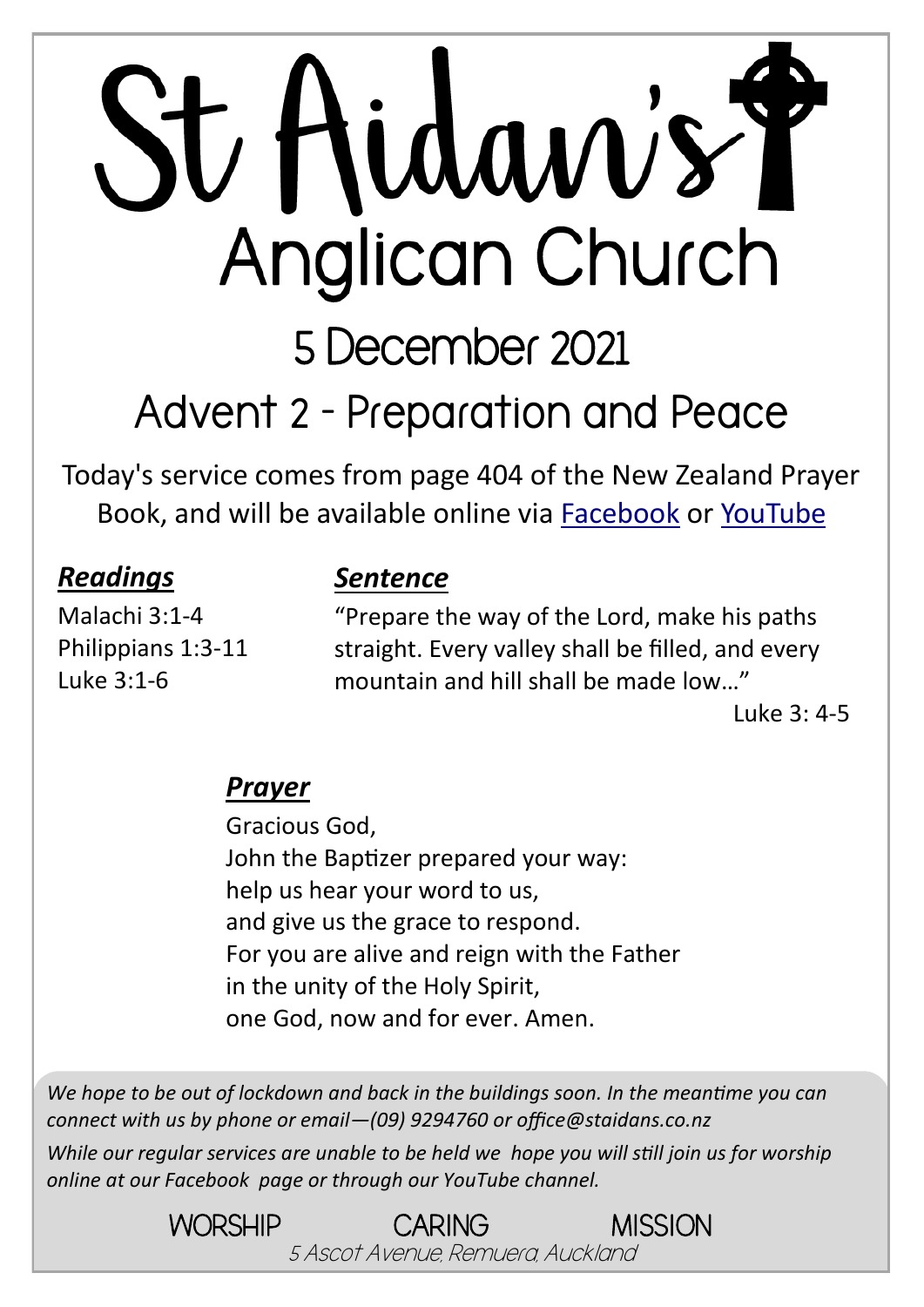# What's on at St Aidan's

# **Today**

**9am -** Kids' Church via Zoom.

**9:30am** - Sunday service via our [Facebook page\(](https://www.facebook.com/StAidansRemuera/)*www.facebook.com/ staidansremuera*) or [YouTube](https://www.youtube.com/channel/UCp1KTUD3GRs20GGAFeAZ7fQ)  [channel.](https://www.youtube.com/channel/UCp1KTUD3GRs20GGAFeAZ7fQ)

**10:15am** - Catch up over a cuppa via [Zoom online meeting ID:](https://zoom.us/j/94608668929?pwd=TkZLeU1MY2d5eUpqeTJ5WUJTRHlVUT09) 946 0866 8929, or via phone: +64 9 884 6780 with Passcode 1 #.

# This Week

**Mainly Music** - Wednesday 9:30am via Zoom. Contact Vicki for access.

**Prayer Meeting** - 9am Thursday in the Gathering Area, or continue to join via Zoom. Enter the [Zoom online](https://zoom.us/j/94608668929?pwd=TkZLeU1MY2d5eUpqeTJ5WUJTRHlVUT09)  [meeting ID](https://zoom.us/j/94608668929?pwd=TkZLeU1MY2d5eUpqeTJ5WUJTRHlVUT09) as above.

### Next Week

#### **Regular services resume in the church under special conditions.**

**8am** - Traditional service.

**9:30am** - Family Service. \*Kids' Church - see info next column.

Our service will be shared later via our [Facebook page](https://www.facebook.com/StAidansRemuera/) and [YouTube](https://www.youtube.com/channel/UCp1KTUD3GRs20GGAFeAZ7fQ)  [channel.](https://www.youtube.com/channel/UCp1KTUD3GRs20GGAFeAZ7fQ)

#### **Prayers**

- We pray for people affected by sexual abuse particularly the survivors and the enormous and far reaching impact it has on lives
- For a smooth and calm transition as we adjust to a new way of living for a time in the 'traffic light system'
- Auckland churches, and especially St Aidan's, as we ease back into worshipping in person together again. Pray for courtesy and understanding as we gather

# Kids' Church

Izzi will be making contact with parents to find out what Kids' Church will look like leading up to Christmas. There are lots of options from in person to online. If you haven't heard from her please get in touch: 929 4670 ext 5 or [children@staidans.co.nz](mailto:children@staidans.co.nz?subject=Kids) 

## Office Hours & Site Access

The office will reopen usual hours from Monday, however please first consider whether you need to come in person. While we negotiate new rules the buildings will remain locked so to access St Aidan's site you will need to first check in with your "My Vaccine Pass" at the office.

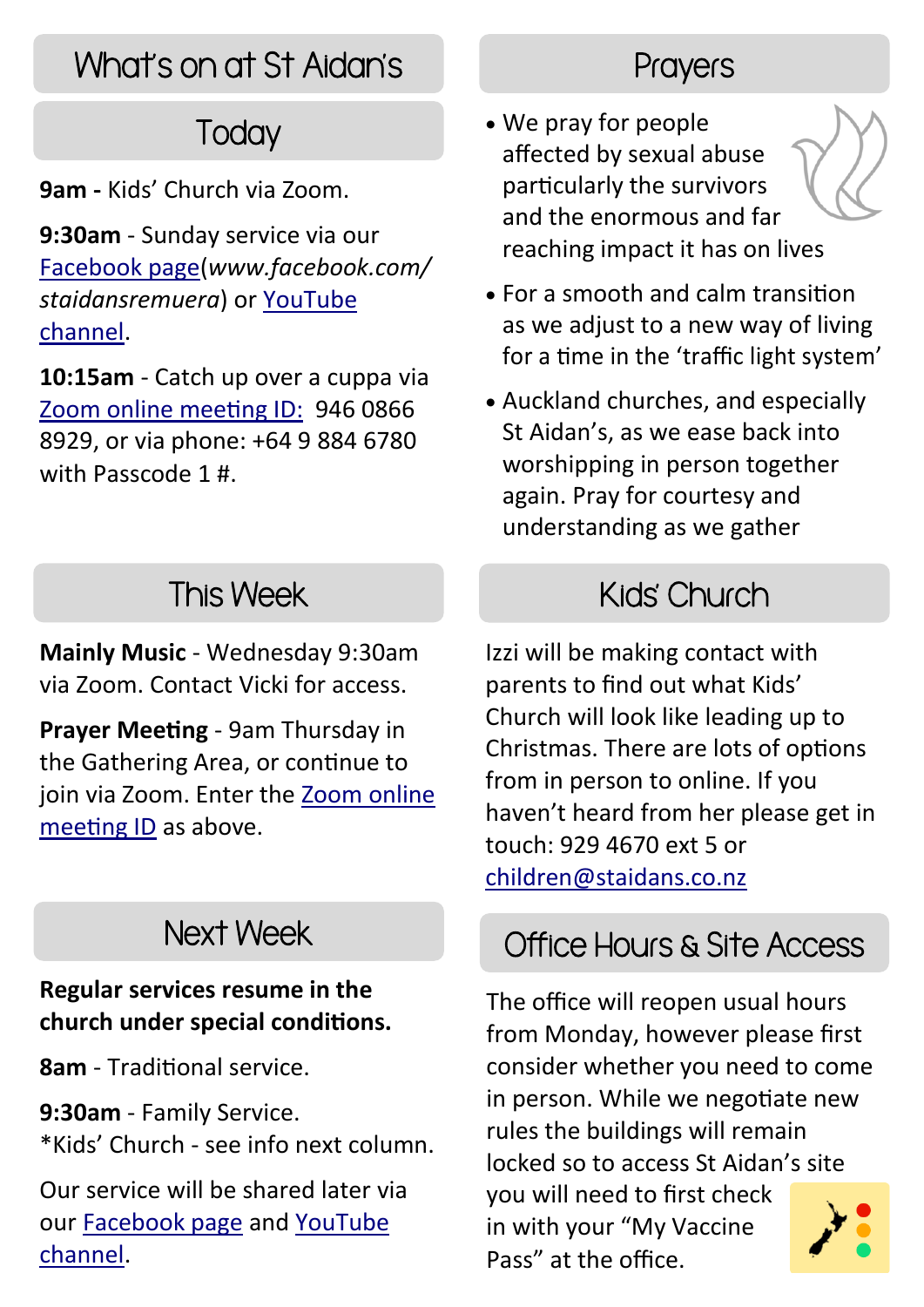## Email Updates

You should have received an email update from St Aidan's on Friday about the need for a "My Vaccine Pass" to attend Sunday services.

If you did not receive this email, please check your junk mail box and contact Anne if you have never seen them so we can add you to the list as a lot of important information will continue to come through this way.

## Looking Ahead

We hope to hold our popular Carolling in the Community again on 16<sup>th</sup> December (time to be confirmed). We have even had a request from a retirement village!

If you would like to join us please write your name on the sign up sheet or email Anne in the office.

#### Rosters for Dec/Jan

We are looking for help filling the worship rosters from 19<sup>th</sup> December. If you can help, please write your name on the sign up lists in the GA or contact Anne in the office.

# Our Daily Bread

The December/January edition of Our Daily Bread is now available for collection, or download the app at [odb.org](https://odb.org/)

# Jams & Preserves for sale

Anne Priestley has a range of jams and preserves available which she is selling as a fundraiser for our



Garage Sale which had to be cancelled.

An updated list of preserve types, sizes and prices can be found [HERE](https://www.staidans.co.nz/wp-content/uploads/2021/11/Preserves-Nov-2021.pdf) or contact Anne directly 524 2452 / [anne.priestley@gmail.com](mailto:anne.priestley@gmail.com?subject=Preserves)

#### Priest Associate

Applications are now open for the ministry of [Priest Associate for St](https://aucklandanglican.org.nz/ministry-opportunities/priest-associate-st-aidans-remuera/)  [Aidan's,](https://aucklandanglican.org.nz/ministry-opportunities/priest-associate-st-aidans-remuera/) with applications closing on 10<sup>th</sup> December. Please pray for candidates considering applying for this role, that they may carefully discern God's call on their ministry.

#### The Nativity Project

The re-GENERATION installation is now viewable at Holy trinity Cathedral Parnell. Why not make this 'growing' scene part of your Advent journey and support [Trees](https://www.facebook.com/TreesThatCount/?__cft__%5b0%5d=AZUvz5DYVdO_XmxkFMcgiALCHjeWGy7aIzfUdubee2SgfsWi1Cv1HHQZj0hcebmmPC6BtP0KdSPMoet2Lm28aT9cospTXI9RXvZex2-l4g65hGsodS2vacnujbqKKzkZ--tEvDjHRtMw6rIgjoRcYTfCJWHR2LbtOaN-iZEsT2QOQA&__tn__=kK-R)  [That Count](https://www.facebook.com/TreesThatCount/?__cft__%5b0%5d=AZUvz5DYVdO_XmxkFMcgiALCHjeWGy7aIzfUdubee2SgfsWi1Cv1HHQZj0hcebmmPC6BtP0KdSPMoet2Lm28aT9cospTXI9RXvZex2-l4g65hGsodS2vacnujbqKKzkZ--tEvDjHRtMw6rIgjoRcYTfCJWHR2LbtOaN-iZEsT2QOQA&__tn__=kK-R) to plant native trees in

Aotearoa New Zealand.